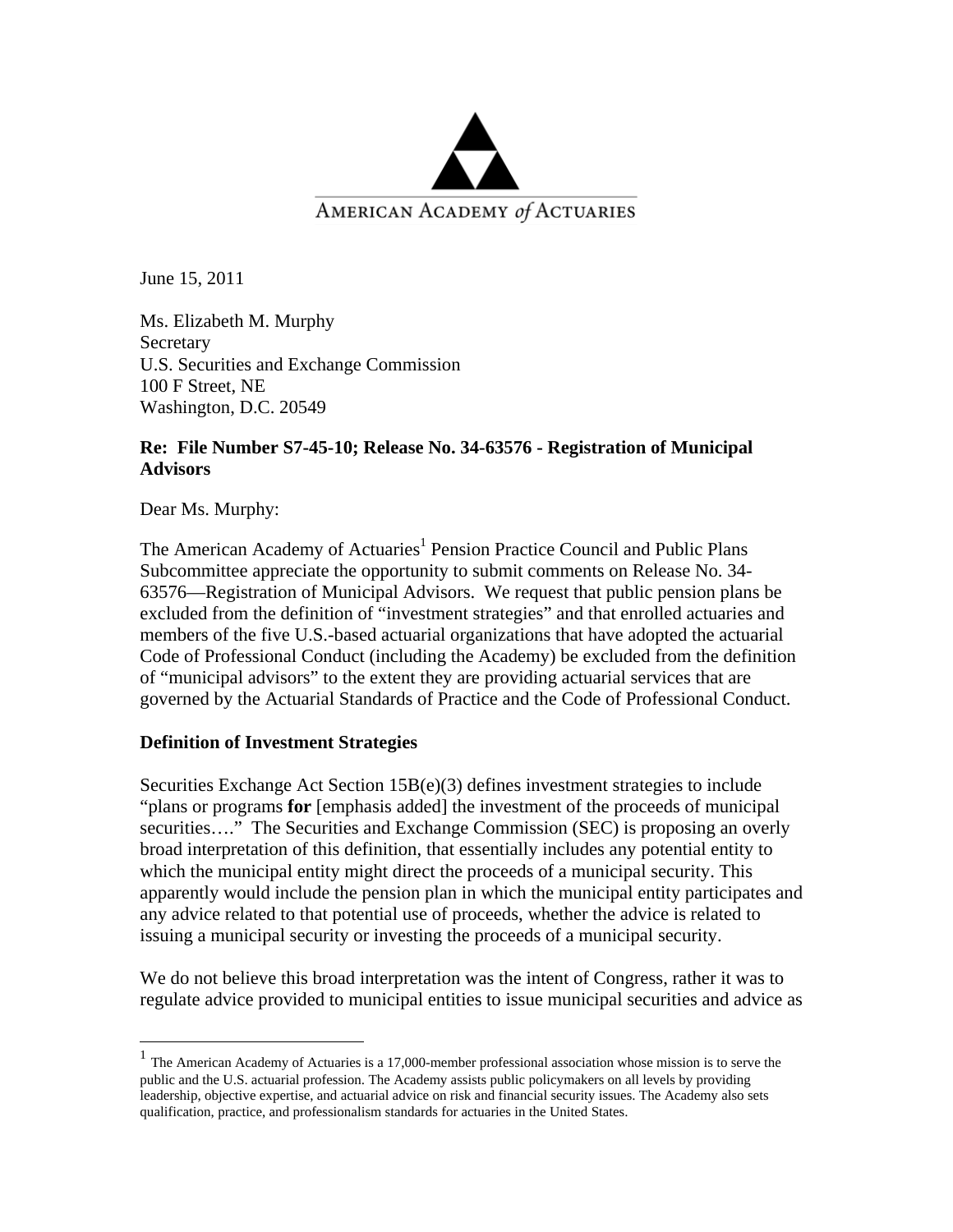to where or how to invest the proceeds of a municipal security. The phrase "plans or programs **for** [emphasis added] the investment of the proceeds of municipal securities…" implies that the purpose of the plan or program is to invest the proceeds of municipal securities. The purpose of public pension plans is to provide retirement benefits to public employees. While proceeds of municipal securities eventually may be invested in public pension plans, the plans themselves are not "plans… **for** [emphasis added] the investment of the proceeds of municipal securities." A municipal entity, with the help of a municipal advisor, may devise a plan or program for the investment of the proceeds of a municipal security that may include some portion of the proceeds being contributed to the public pension plan. But it is the development of the plan to invest the proceeds that Congress intended to regulate—not the entity that is targeted to receive the proceeds of the municipal security according to a program in which it had no part.

The public pension plan managers and its advisors generally do not advise the municipal entity issuing the municipal security as to where to invest the proceeds nor do they consider any municipal securities proceeds in the development of their investment or funding strategy.

As noted in the introduction to the proposed regulations, the intent of the Dodd-Frank Act was, among other things, to improve the accountability and transparency of the financial system. With respect to municipal securities and municipal advisors, the Dodd-Frank Act was intended to extend regulation to a previously unregulated environment. Public pension plans are not an unregulated environment.

Public pension plans are governed by state and municipal laws and generally are administered by trustees with specific fiduciary duties. Accounting and financial reporting for the plans and employers sponsoring the plans are guided by the Governmental Accounting Standards Board (GASB). The funding and investment policies for the plans are designed to meet these fiduciary responsibilities and generally do not consider whether the contributions come from the proceeds of municipal securities or other sources. Many public pension plans serve multiple employers, and the public pension plan is not likely to have interest in or knowledge of the financing sources used by the various employers who participate in the plan. Even if a plan's trustees, administrator, or advisors had knowledge, they typically have no control over decisions to issue municipal securities or where to invest the proceeds.

Some municipal entities have issued pension obligation bonds to fund the pension plans in which they participate. Pension plans often provide municipal sponsors with information about how a lump sum deposit would affect expected contributions under various economic scenarios. This information may be used by a municipal advisor to recommend the structure, timing, terms, and other matters concerning a municipal security—but is not provided by the plan as advice. In some cases, the municipal advisor may use projections already produced by the plan for its own purposes to advise a participating municipal entity with respect to the issuance of a municipal security or the investment of its proceeds. The act of producing the projections to meet the fiduciary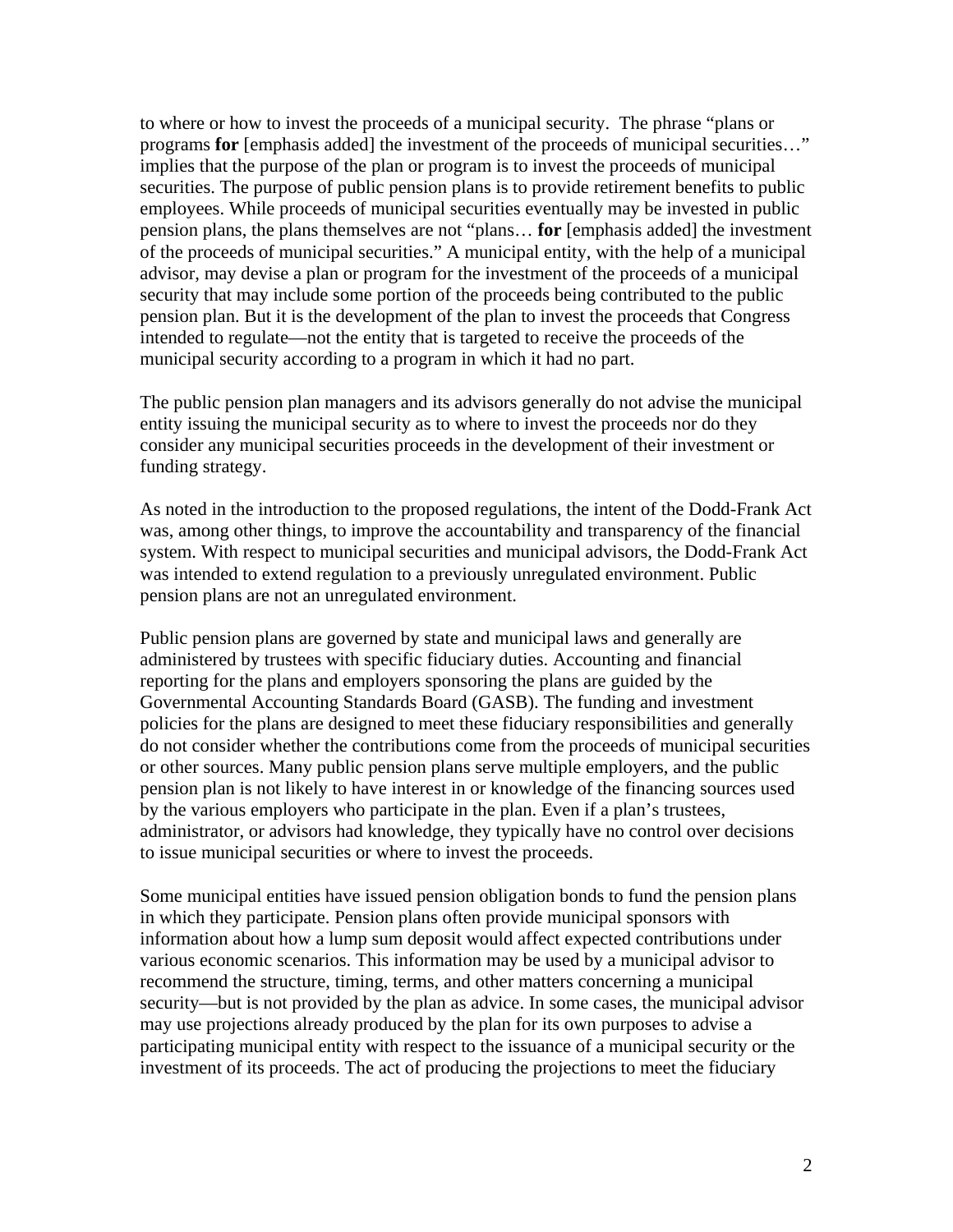obligations of a pension plan should not be considered advice related to a municipal security.

## **Definition of Municipal Advisor—Exclusion for Actuarial Services**

The definition of municipal advisor in Securities and Exchange Act Section 15B(e)(4) as interpreted by the SEC excludes certain professionals for certain services. As noted by the SEC:

"These proposed interpretations and exclusions would mean that certain persons who are currently regulated (such as broker-dealers serving as underwriters or investment advisers providing advice which would subject them to the Investment Advisers Act) or that are governed by other professional codes of conduct (such as attorneys providing traditional legal services) would not be required to register as municipal advisors."

Based on this interpretation, we request that the SEC also exclude actuaries providing services that are governed by the Code of Professional Conduct that has been adopted by the Academy, the American Society of Pension Professionals and Actuaries, the Casualty Actuarial Society, the Conference of Consulting Actuaries, and the Society of Actuaries. Such exclusion is consistent with the intent to extend regulation only to a previously unregulated environment.

## **Role of an Actuary in Public Pension Plans**

With public pension plans, actuaries typically prepare for the pension plan and for the sponsoring employers a periodic actuarial valuation to determine employer and employee contribution rates and disclosures required for accounting purposes under GASB Statements Nos. 25 and 27. Actuaries also perform a number of other services, including estimates of the effects of changes in plan provisions, changes in actuarial assumptions, and changes in actuarial methods. Actuaries also project contribution rates and funded status under various assumptions, and describe actuarial methods (including amortization methods and periods) so that the governing board can make informed policy decisions to manage the pension plan. In the context of asset-liability studies, these projections also may be used by the investment advisor to recommend an investment policy for the pension plan.

The actuarial assumptions used include rates of retirement, termination from employment, mortality, disability, salary increases, inflation, and the expected return on assets. Actuarial methods are used to develop rates of contribution or determine the adequacy of statutory rates of contribution. These methods include the selection of an actuarial cost method, an asset-smoothing method to limit the volatility of contribution rates, and a method to amortize the payment of unexpected changes in liability due to plan amendments, changes in assumptions, or experience gains and losses.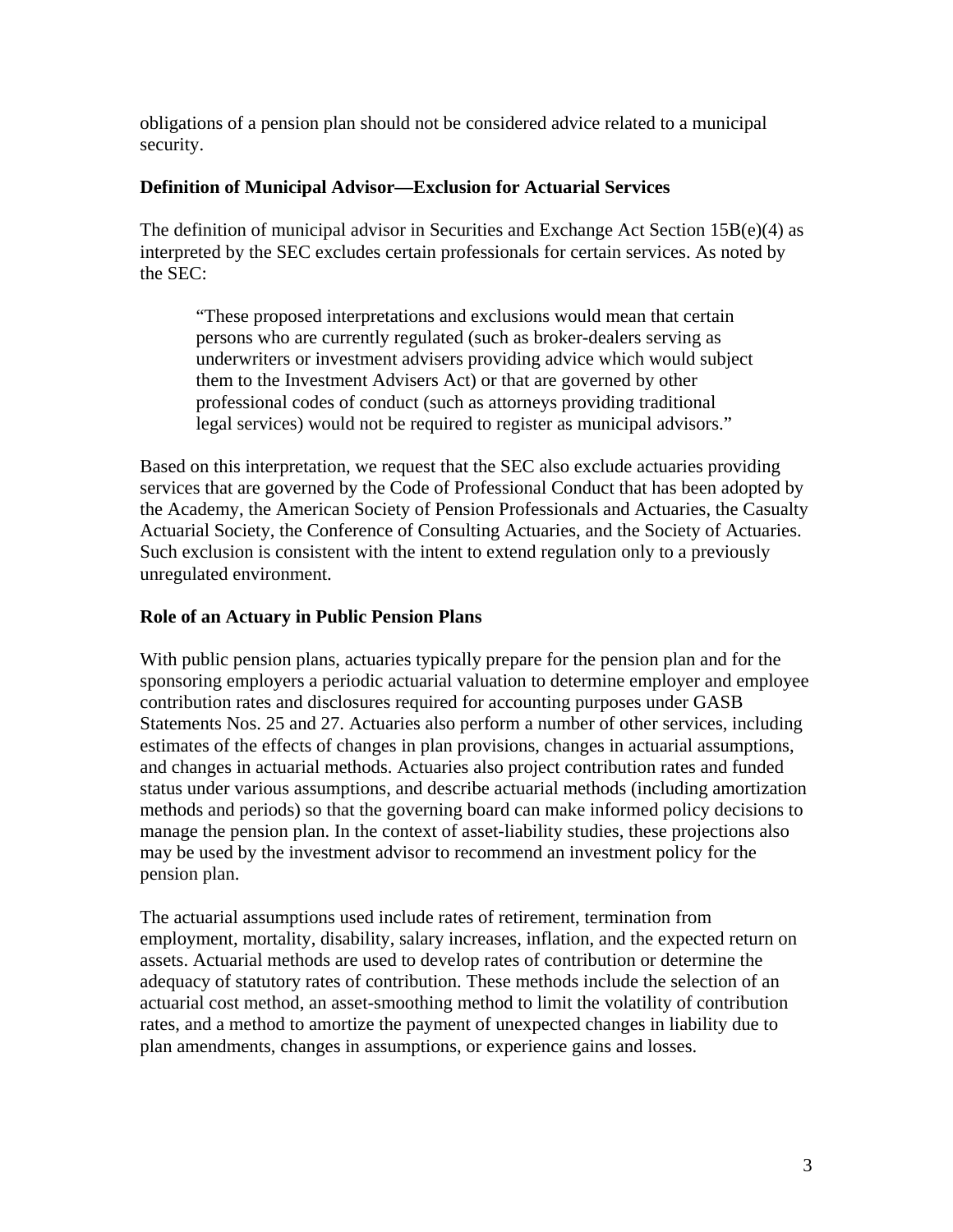For instance, assume the following illustrative example: a public pension plan may expect an investment return of 8 percent, but each year a different investment return is realized. To pay for these differences without causing the contribution rate to change significantly from one year to the next, the plan might recognize only the difference between the actual return and the expected return over a five-year period and then might amortize the recognized difference over a period of 20 years as a level percentage of expected payroll. Except when prescribed by law, the actuary, in this example, would have been expected to provide information on alternatives with respect to the length of the asset-smoothing period, the length of the amortization period, the choice between structuring payments as a level percentage of payroll or a level dollar amount, the assumed rate of increase in payroll over the amortization period, the expected return on assets, and the choice between establishing separate amortizations each year (or separately for plan amendments, assumption changes, and gains or losses) or reamortizing each year.

Most actuaries provide services directly to the pension plan, but actuaries are also employed by sponsoring employers or labor organizations whose members participate in plans. When an actuary works for a sponsoring employer or employee organization, services generally are related to evaluation of benefit design or other policies used and relied upon to manage the pension plan. When a municipal entity considers issuing a pension obligation bond, an actuary might be asked to provide projections under various economic scenarios for contribution streams needed by the pension plan. This information can be used by other registered municipal advisors to recommend whether or not to issue a pension obligation bond and how to structure it.

All of the actuarial services described above are covered by the Code of Professional Conduct. It should be noted, however, that some actuaries also provide investment advice to plan sponsors. These actuaries should be registered as investment advisors for those actuarial services rendered, and our request for an exclusion for actuaries is not intended to provide an exclusion for actuaries who also provide investment advice, which is properly regulated by the SEC.

#### **Code of Professional Conduct**

As noted above, the five major U.S.-based actuarial organizations jointly adopted a Code of Professional Conduct requiring actuaries to adhere to the high standards of conduct, practice, and qualifications of the actuarial profession. The full code can be found at http://www.actuary.org/pdf/prof/code\_of\_conduct.pdf. It also is attached to this comment letter for your immediate reference. The code consists of precepts covering the issues of professional integrity, qualification standards, standards of practice, communications and disclosure, conflict of interest, control of work product, confidentiality, courtesy and cooperation, advertising, titles and designations, and violations of the code.

#### *Qualification Standards*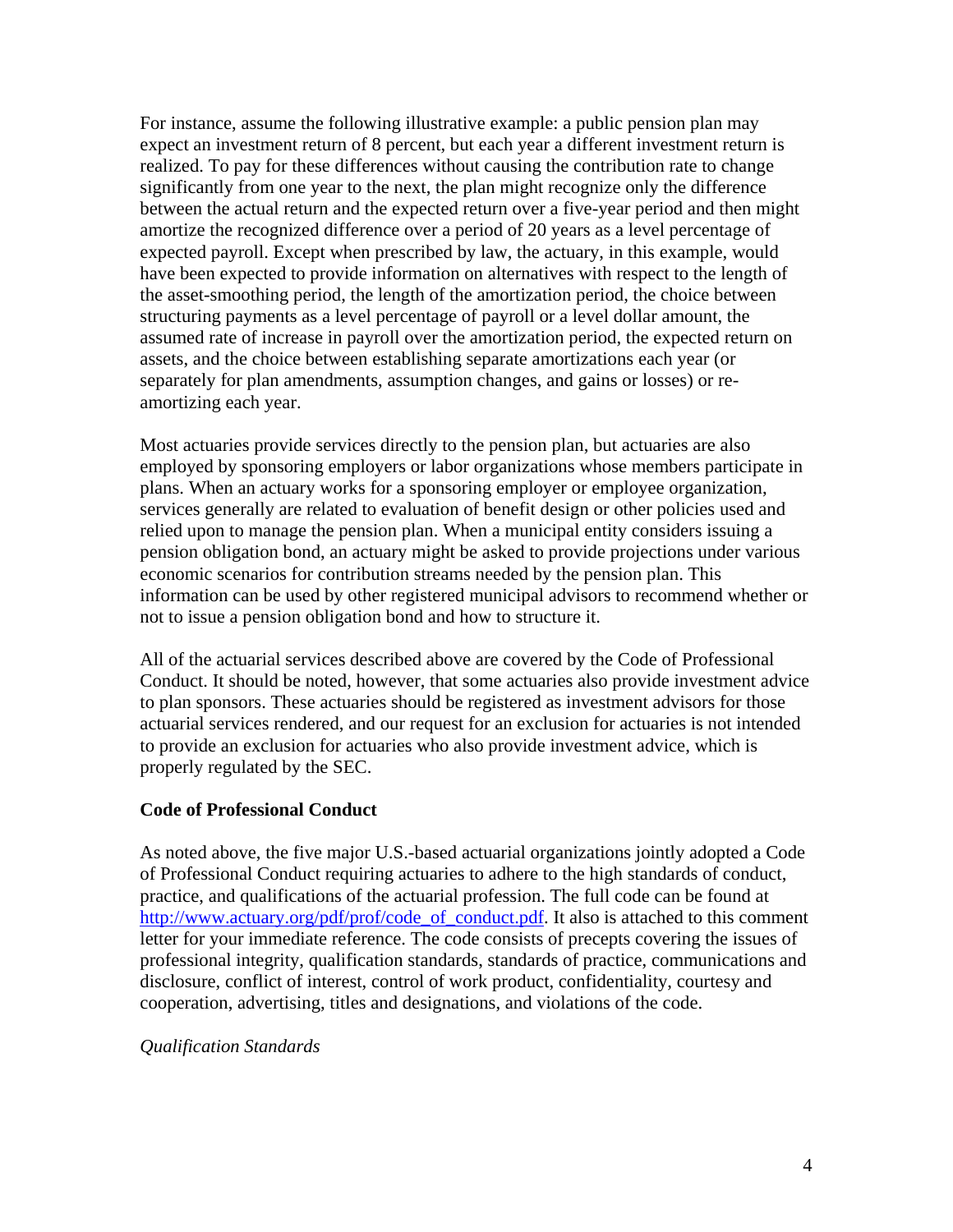The Academy's qualification standards include basic education requirements, continuing education requirements, and experience requirements. In the pension practice area, enrolled actuaries are deemed to meet the basic education and experience requirement.

Enrolled actuaries are actuaries who have met the qualification standards of the Joint Board for the Enrollment of Actuaries and thereby are approved specifically by the joint board to provide services under the Employee Retirement Income Security Act of 1974 (ERISA). The joint board consists of three members appointed by the Secretary of the Treasury and two members appointed by the Secretary of Labor. The Pension Benefit Guaranty Corporation also provides one nonvoting member. The regulations governing enrolled actuaries can be found at http://www.irs.gov/pub/irs-utl/20cfr901.pdf. For an actuary to be enrolled initially, the qualification standards require the successful completion of a series of examinations and the documentation of responsible actuarial experience. Once enrolled, an actuary must meet ongoing continuing education requirements.

The Academy's qualification standards also require an actuary to complete 30 hours of relevant continuing education each calendar year with at least three hours on professionalism topics and six hours of activities involving actuaries or professionals who work for other employers. The full qualification standards can be found at http://actuary.org/qualstandards/qual.pdf.

## *Standards of Practice*

The Code of Professional Conduct requires actuaries to ensure that services they provide satisfy applicable standards of practice. The Actuarial Standards Board (ASB) develops and adopts Actuarial Standards of Practice (ASOPs) following a process that includes:

- Publishing a proposal for a new or amended standard,
- Developing and releasing an exposure draft for comment and discussion,
- Posting all comments received and responses to those comments,
- Developing and adopting a final standard.

The complete standards can be found on the ASB's website at http://www.actuarialstandardsboard.org/asops.asp. Some of the relevant standards for actuaries who serve public pension plans include:

- ASOP No. 4, *Measuring Pension Obligations*
- ASOP No. 6, *Measuring Retiree Group Benefit Obligations*
- ASOP No. 21, *Responding to or Assisting Auditors or Examiners in Connection with Financial Statements for All Practice Areas*
- ASOP No. 23, *Data Quality*
- ASOP No. 27, *Selection of Economic Assumptions for Measuring Pension Obligations*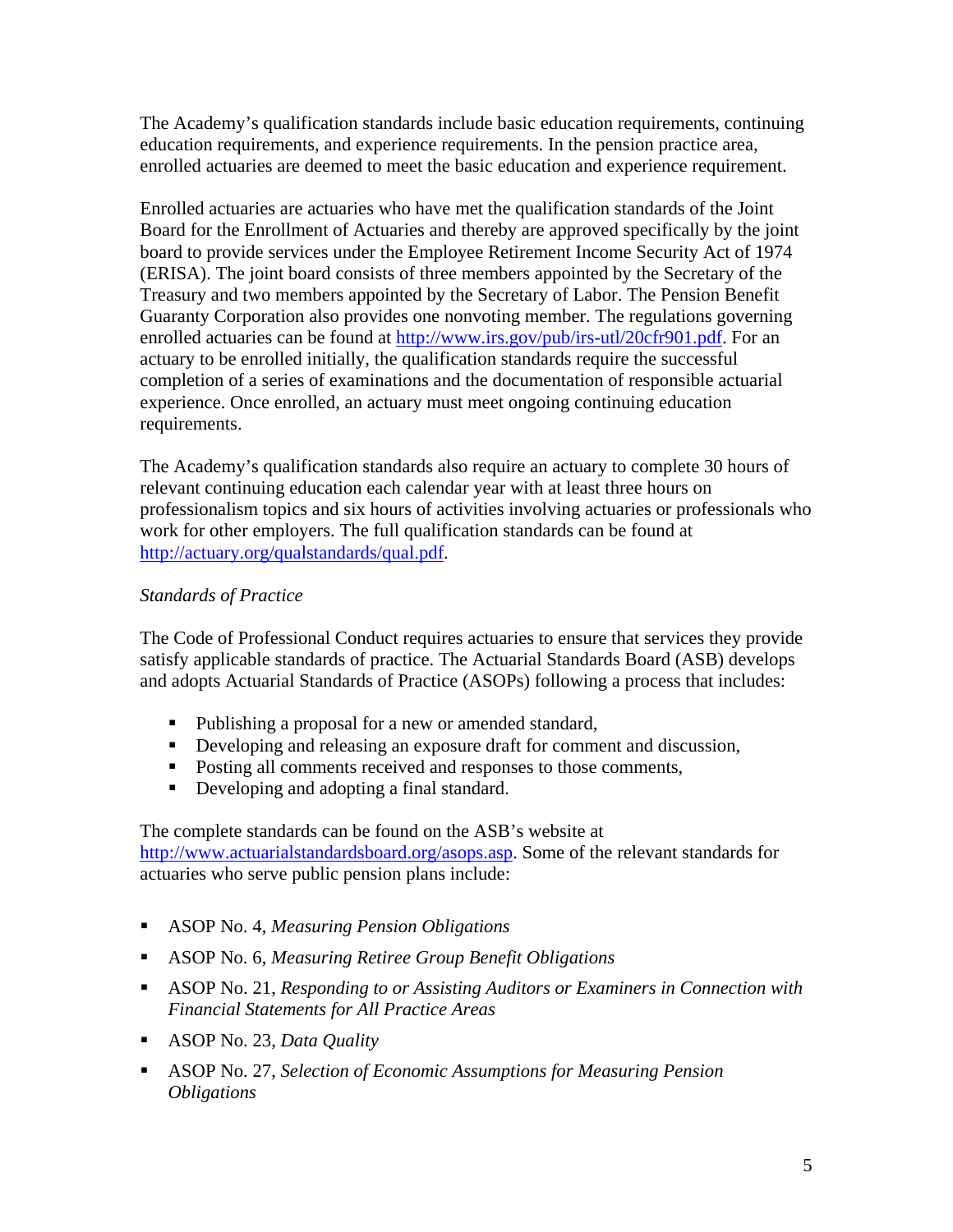- ASOP No. 35, *Selection of Demographic and Other Noneconomic Assumptions for Measuring Pension Obligations*
- ASOP No. 41,*Actuarial Communications*
- ASOP No. 44, *Selection and Use of Asset Valuation Methods for Pension Valuations.*

### *Violations of the Code*

The five U.S.-based actuarial organizations have jointly delegated to the Actuarial Board for Counseling and Discipline (ABCD), the authority to investigate potential violations of the Code of Professional Conduct, counsel actuaries regarding potential violations of the code, and make disciplinary recommendations where appropriate to the organizations to which the subject actuary belongs. Discipline can include a private reprimand, a public reprimand, suspension, or expulsion of the actuary. The ABCD also provides guidance to actuaries about the proper interpretation of the Code of Professional Conduct and the Actuarial Standards of Practice. The rules for the ABCD can be found at http://www.abcdboard.org/publications/procedure/rules.pdf.

### **Suggested Regulatory Language**

To carve out actuaries from the definition of municipal advisor to the extent they are providing traditional actuarial services, we respectfully suggest the addition of clarifying language to Section  $240.15Ba1-1(d)(2)(vii)$  as follows:

Any enrolled actuary or any member of an actuarial organization subject to the actuarial Code of Professional Conduct who meets the specific qualification standards of that code, unless the actuary engages in municipal advisory activities other than actuarial advice of the type governed by the Joint Board for the Enrollment of Actuaries or the Code of Professional Conduct.

We note that some actuaries do provide investment advice and the Society of Actuaries maintains an investment track as part of its education program. We did not identify these actuaries in the suggested language for this exception, however, because actuaries who provide investment advice are already required to register under the Investment Advisers Act of 1940 and thus qualify for the exception in proposed rule  $15Ba1-1(d)(2)(ii)$ .

In summary, we respectfully request that the SEC reconsider its proposed broad interpretation of investment strategies to only include advice directly related to the investment of proceeds of municipal securities—as opposed to also including ongoing actuarial services provided to manage a public pension plan in which the proceeds of municipal securities may (or may not) have been invested in the past or may (or may not) be invested in the future. We further respectfully request that the SEC provide an exclusion from the municipal advisor registration requirements for actuaries providing services of the type governed by the Joint Board for the Enrollment of Actuaries or covered by the Code of Professional Conduct.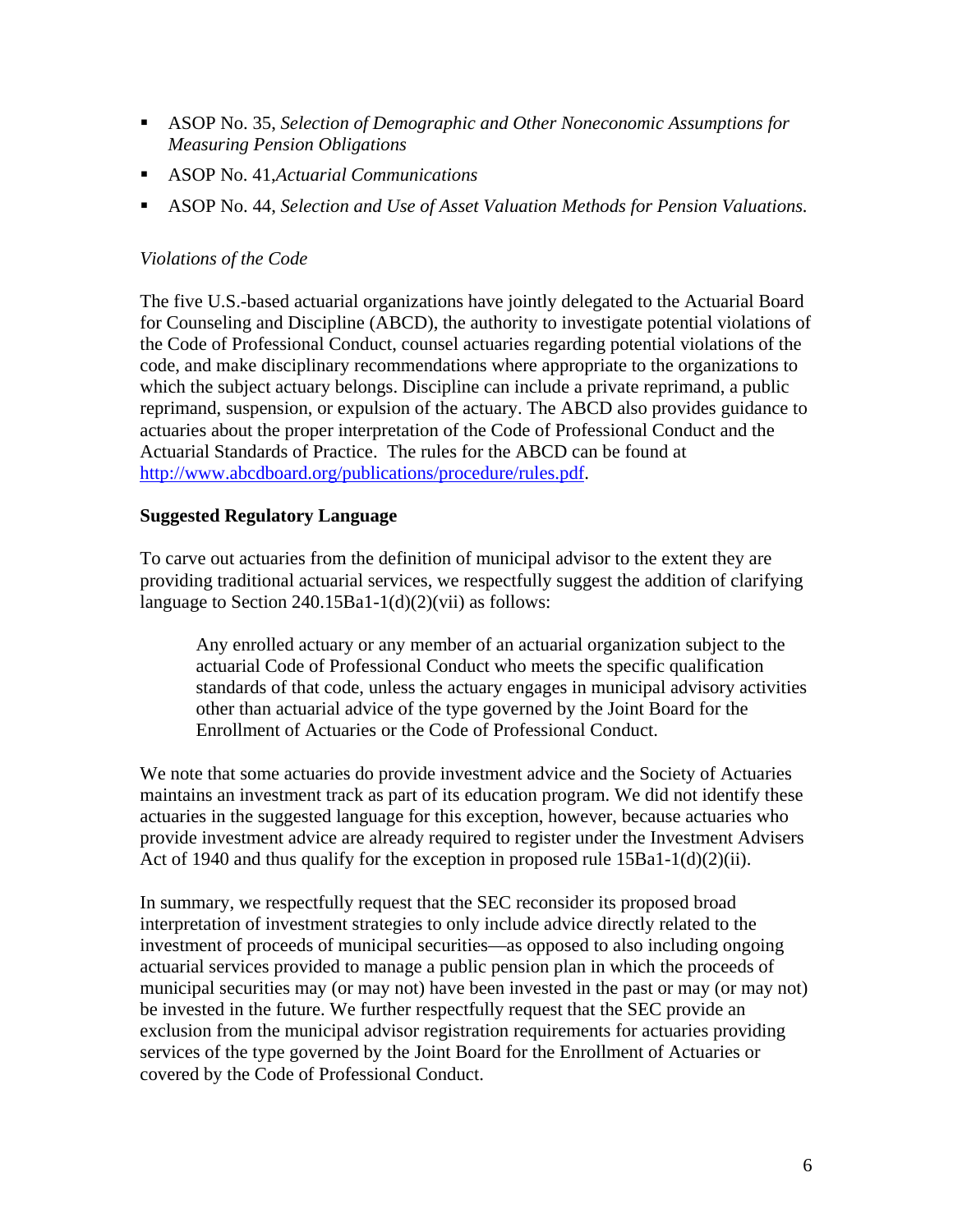We appreciate the SEC's consideration of these requests. Please contact Jessica M. Thomas, the Academy's senior pension policy analyst (202-785-7868, thomas@actuary.org) if you have any questions or would like to discuss these items further.

Respectfully submitted,

Ethan E. Kra, FSA, FCA, MAAA, EA Vice President, Pension Practice Council

William R. Hallmark, ASA, FCA, MAAA, EA Chair, Public Plans Subcommittee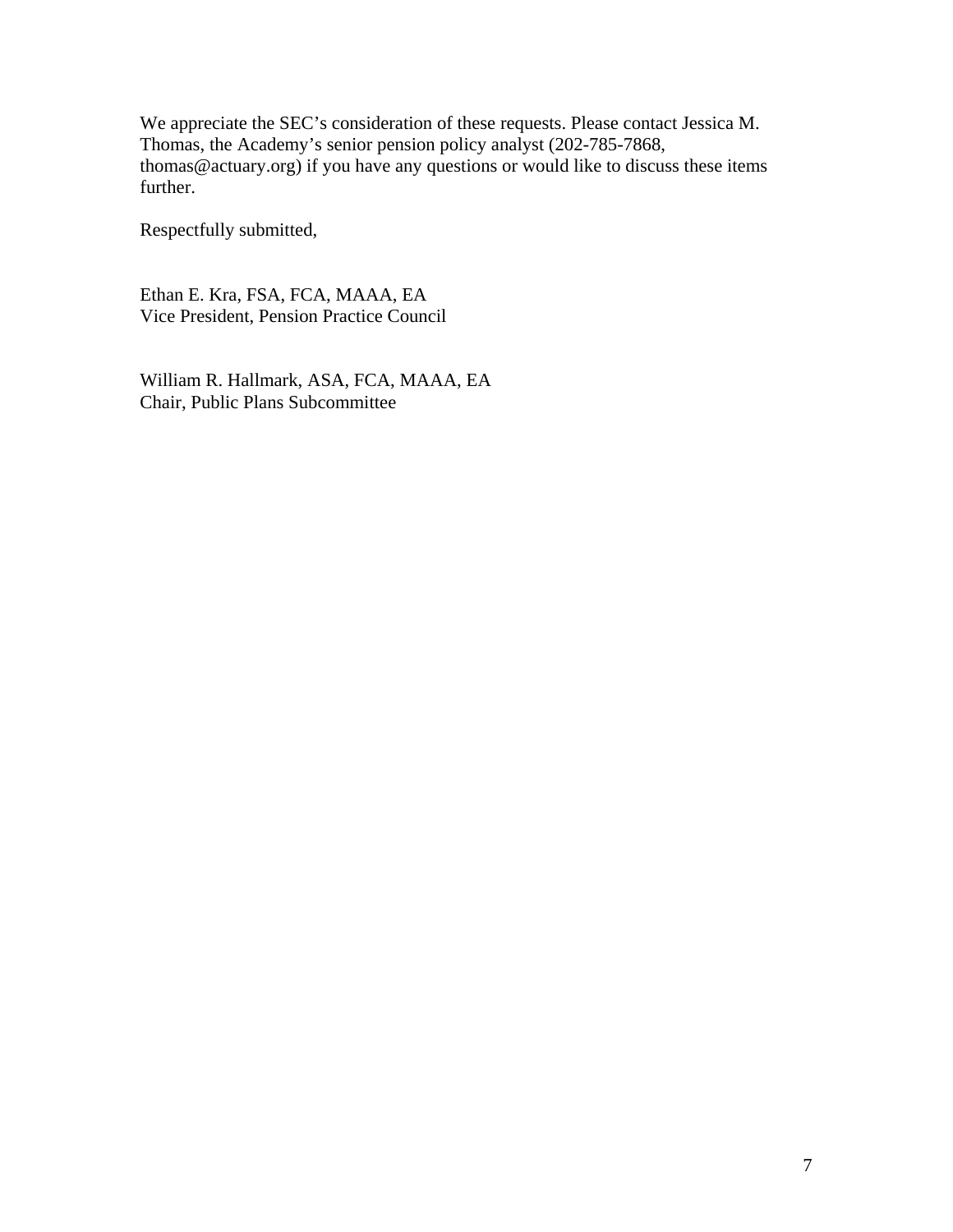# Code of Professional Conduct

**EFFECTIVE JANUARY 1, 2001, the five U.S.-based actuarial organizations adopted this Code of Profes**sional Conduct. It was adopted by the Board of Directors of the American Academy of Actuaries on September 28, 2000, and applies to all members.

The Code of Professional Conduct sets forth what it means for an actuary to act as a professional. It identifies the responsibilities that actuaries have to the public, to their clients and employers, and to the actuarial profession.

The Board of the American Academy of Actuaries thanks the Joint Committee on the Code of Professional Conduct for their hard work and perseverance in drafting the Code and obtaining the approval of all five organizations' boards.

## **Code of Professional Conduct**

The purpose of this Code of Professional Conduct ("Code") is to require Actuaries to adhere to the high standards of conduct, practice, and qualifications of the actuarial profession, thereby supporting the actuarial profession in fulfilling its responsibility to the public. An Actuary shall comply with the Code. An Actuary who commits a material violation of the provisions of the Code shall be subject to the profession's counseling and discipline procedures.

The Precepts of the Code identify the professional and ethical standards with which an Actuary must comply in order to fulfill the Actuary's responsibility to the public and to the actuarial profession. The Annotations provide additional explanatory, educational, and advisory material on how the Precepts are to be interpreted and applied.

In addition to this Code, an Actuary is subject to applicable rules of professional conduct or ethical standards that have been promulgated by a Recognized Actuarial Organization for the jurisdictions in which the Actuary renders Actuarial Services. Actuarial Services are considered to be rendered in the jurisdictions in which the Actuary intends them to be used unless specified otherwise by an agreement between a Recognized Actuarial Organization for any such jurisdiction and the organizations that have adopted the Code.

Laws may also impose obligations upon an Actuary. Where requirements of Law conflict with the Code, the requirements of Law shall take precedence.

An Actuary must be familiar with, and keep current with, not only the Code, but also applicable Law and rules of professional conduct for the jurisdictions in which the Actuary renders Actuarial Services. An Actuary is responsible for securing translations of such Laws or rules of conduct as may be necessary.

#### **Definitions**

As used throughout the Code, the following terms are capitalized and have the meanings indicated:

® **Actuarial Communication:** A written, electronic, or oral communication issued by an Actuary with respect to Actuarial Services.

® **Actuarial Services:** Professional Services provided to a Principal by an individual acting in the capacity of an actuary. Such services include the rendering of advice, recommendations, findings, or opinions based upon actuarial considerations.

® **Actuary:** An individual who has been admitted to a class of membership to which the Code applies by action of any organization having adopted the Code. When the term "actuary" is used without being capitalized, it refers to any individual practicing as an actuary, regardless of organizational membership or classification.

® **Confidential Information:** Information not in the public domain of which an Actuary becomes aware as a result of providing Actuarial Services to a Principal. It includes information of a proprietary nature and information that is legally restricted from circulation.

® **Law:** Statutes, regulations, judicial decisions, and other statements having legally binding authority.

**Principal:** A client or employer of the Actuary.

® **Recognized Actuarial Organization:** An organization that has been accepted for full membership in the International Actuarial Association or a standards-set-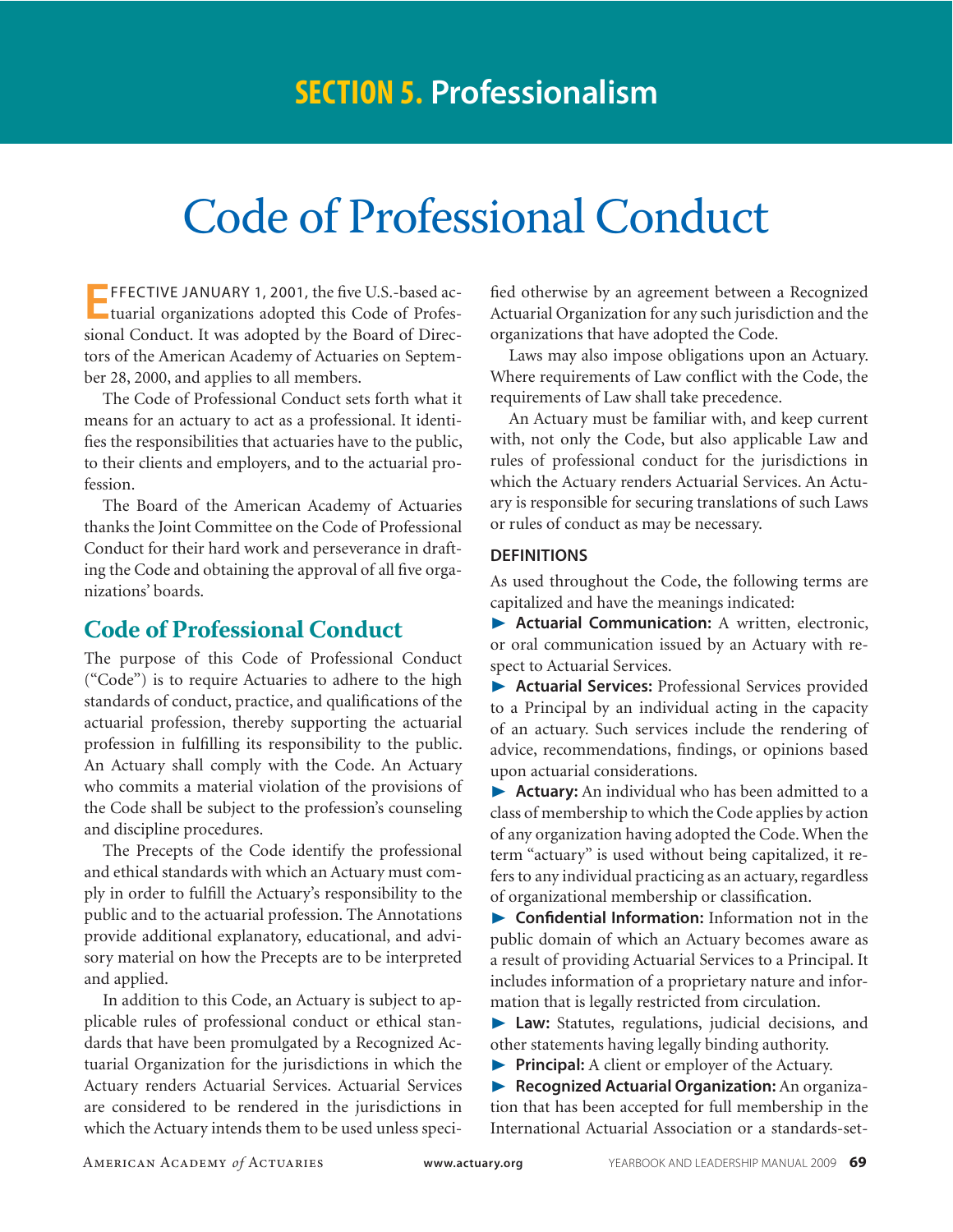ting, counseling, or discipline body to which authority has been delegated by such an organization.

# **Professional Integrity**

**PRECEPT 1.** An Actuary shall act honestly, with integrity and competence, and in a manner to fulfill the profession's responsibility to the public and to uphold the reputation of the actuarial profession.

**ANNOTATION 1-1.** An Actuary shall perform Actuarial Services with skill and care.

**ANNOTATION 1-2.** An Actuary shall not provide Actuarial Services for any Principal if the Actuary has reason to believe that such services may be used to violate or evade the Law or in a manner that would be detrimental to the reputation of the actuarial profession.

**ANNOTATION 1-3.** An Actuary shall not use a relationship with a third party or with a present or prospective Principal to attempt to obtain illegal or materially improper treatment from one such party on behalf of the other party.

**ANNOTATION 1-4.** An Actuary shall not engage in any professional conduct involving dishonesty, fraud, deceit, or misrepresentation or commit any act that reflects adversely on the actuarial profession.

## **Qualification Standards**

**PRECEPT 2.** An Actuary shall perform Actuarial Services only when the Actuary is qualified to do so on the basis of basic and continuing education and experience, and only when the Actuary satisfies applicable qualification standards.

**ANNOTATION 2-1.** It is the professional responsibility of an Actuary to observe applicable qualification standards that have been promulgated by a Recognized Actuarial Organization for the jurisdictions in which the Actuary renders Actuarial Services and to keep current regarding changes in these standards.

**ANNOTATION 2-2.** The absence of applicable qualification standards for a particular type of assignment or for the jurisdictions in which an Actuary renders Actuarial Services does not relieve the Actuary of the responsibility to perform such Actuarial Services only when qualified to do so in accordance with this Precept.

# **Standards of Practice**

**PRECEPT 3.** An Actuary shall ensure that Actuarial Services performed by or under the direction of the Actuary satisfy applicable standards of practice.

**ANNOTATION 3-1.** It is the professional responsibility of an Actuary to observe applicable standards of practice that have been promulgated by a Recognized Actuarial Organization for the jurisdictions in which the Actuary renders Actuarial Services, and to keep current regarding changes in these standards.

**ANNOTATION 3-2.** Where a question arises with regard to the applicability of a standard of practice, or where no applicable standard exists, an Actuary shall utilize professional judgment, taking into account generally accepted actuarial principles and practices. **ANNOTATION 3-3.** When an Actuary uses procedures that depart materially from those set forth in an applicable standard of practice, the Actuary must be prepared to justify the use of such procedures.

## **Communications and Disclosure**

**PRECEPT 4.** An Actuary who issues an Actuarial Communication shall take appropriate steps to ensure that the Actuarial Communication is clear and appropriate to the circumstances and its intended audience, and satisfies applicable standards of practice.

**ANNOTATION 4-1.** An Actuary who issues an Actuarial Communication shall ensure that the Actuarial Communication clearly identifies the Actuary as being responsible for it.

**ANNOTATION 4-2.** An Actuary who issues an Actuarial Communication should indicate the extent to which the Actuary or other sources are available to provide supplementary information and explanation.

**PRECEPT 5.** An Actuary who issues an Actuarial Communication shall, as appropriate, identify the Principal(s) for whom the Actuarial Communication is issued and describe the capacity in which the Actuary serves.

**PRECEPT6.** An Actuary shall make appropriate and timely disclosure to a present or prospective Principal of the sources of all direct and indirect material compensation that the Actuary or the Actuary's firm has re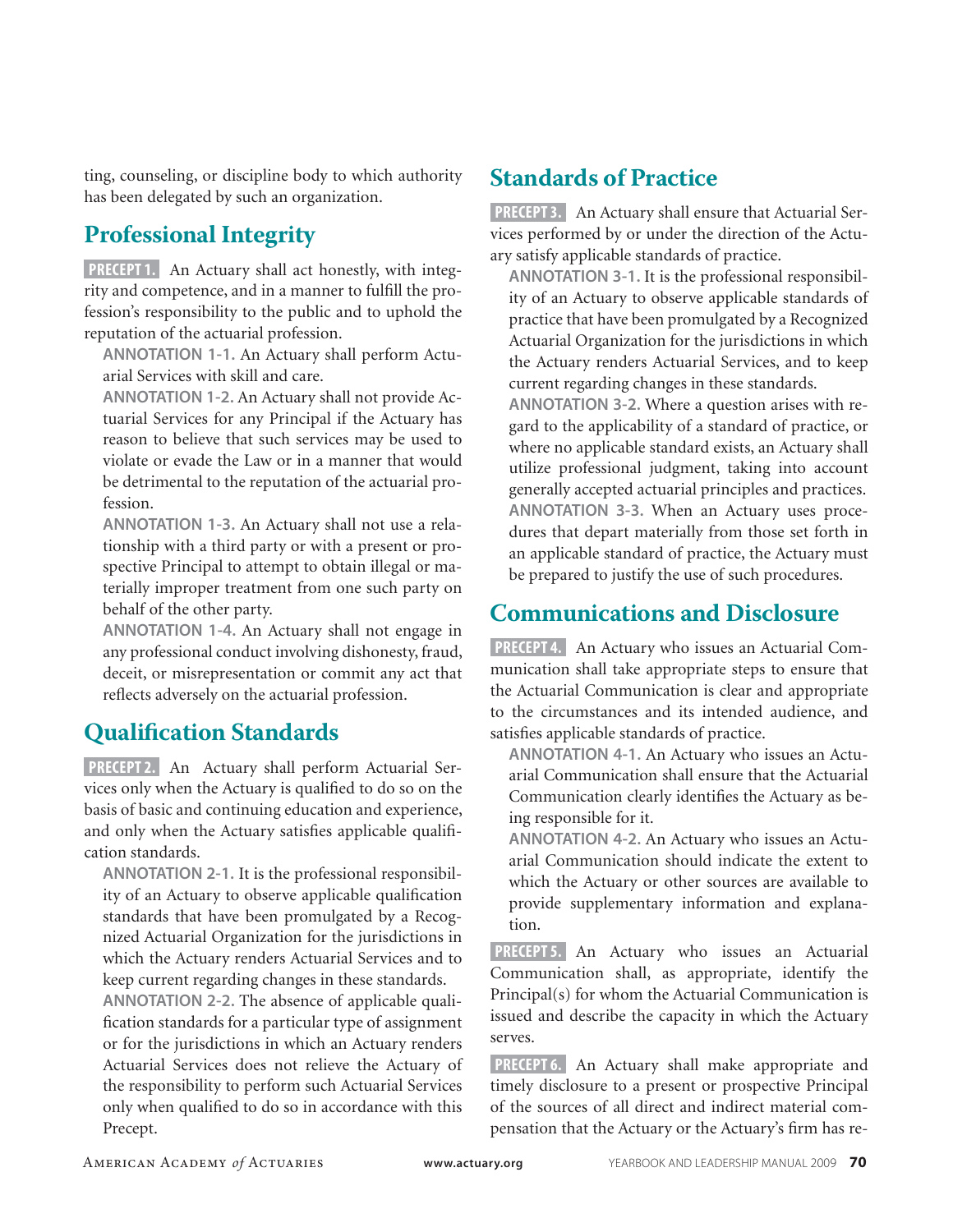ceived, or may receive, from another party in relation to an assignment for which the Actuary has provided, or will provide, Actuarial Services for that Principal. The disclosure of sources of material compensation that the Actuary's firm has received, or may receive, is limited to those sources known to, or reasonably ascertainable by, the Actuary.

**ANNOTATION 6-1.** An Actuary who is not financially and organizationally independent concerning any matter related to the performance of Actuarial Services should disclose to the Principal any pertinent relationship that is not apparent.

**ANNOTATION 6-2.** An Actuary employed by a firm that operates in multiple locations is subject to the requirement of disclosure of sources of compensation that the Actuary's firm may receive in relation to Actuarial Services with respect to a specific assignment for that Principal, regardless of the location in which such compensation is received.

# **Conflict of Interest**

**PRECEPT7.** An Actuary shall not knowingly perform Actuarial Services involving an actual or potential conflict of interest unless:

- A the Actuary's ability to act fairly is unimpaired;
- **B** there has been disclosure of the conflict to all present and known prospective Principals whose interests would be affected by the conflict; and
- c all such Principals have expressly agreed to the performance of the Actuarial Services by the Actuary.

# **Control of Work Product**

**PRECEPT 8.** An Actuary who performs Actuarial Services shall take reasonable steps to ensure that such services are not used to mislead other parties.

**ANNOTATION 8-1.** An Actuarial Communication prepared by an Actuary may be used by another party in a way that may influence the actions of a third party. The Actuary should recognize the risks of misquotation, misinterpretation, or other misuse of the Actuarial Communication and should therefore take reasonable steps to present the Actuarial Communication clearly and fairly and to include, as appropriate, limitations on the distribution and utilization of the Actuarial Communication.

# **Confidentiality**

**PRECEPT 9.** An Actuary shall not disclose to another party any Confidential Information unless authorized to do so by the Principal or required to do so by Law.

# **Courtesy and Cooperation**

**PRECEPT 10.** An Actuary shall perform Actuarial Services with courtesy and professional respect and shall cooperate with others in the Principal's interest.

**ANNOTATION 10-1.** Differences of opinion among actuaries may arise, particularly in choices of assumptions and methods. Discussions of such differences between an Actuary and another actuary, or in observations made by an Actuary to a Principal on the work of another actuary, should be conducted objectively and with courtesy and respect.

**ANNOTATION 10-2.** A Principal has an indisputable right to choose a professional advisor. An Actuary may provide service to any Principal who requests it, even though such Principal is being or has been served by another actuary in the same matter.

**ANNOTATION 10-3.** An Actuary in the course of an engagement or employment may encounter a situation such that the best interest of the Principal would be served by the Actuary's setting out an alternative opinion to one expressed by another actuary, together with an explanation of the factors that lend support to the alternative opinion. Nothing in the Code should be construed as preventing the Actuary from expressing such an alternative opinion to the Principal.

**ANNOTATION 10-4.** An Actuary may be requested to advise a Principal for whom the Actuary knows or has reasonable grounds to believe that another actuary has provided, or is providing, Actuarial Services with respect to the same matter. In such event, the Actuary may choose to consult with such other actuary both to prepare adequately for the assignment and to make an informed judgment as to whether there are circumstances involving a potential violation of the Code that might affect acceptance of the assignment. The Actuary should request the Principal's consent prior to such consultation.

**ANNOTATION 10-5.** When a Principal has given consent for a new or additional actuary to consult